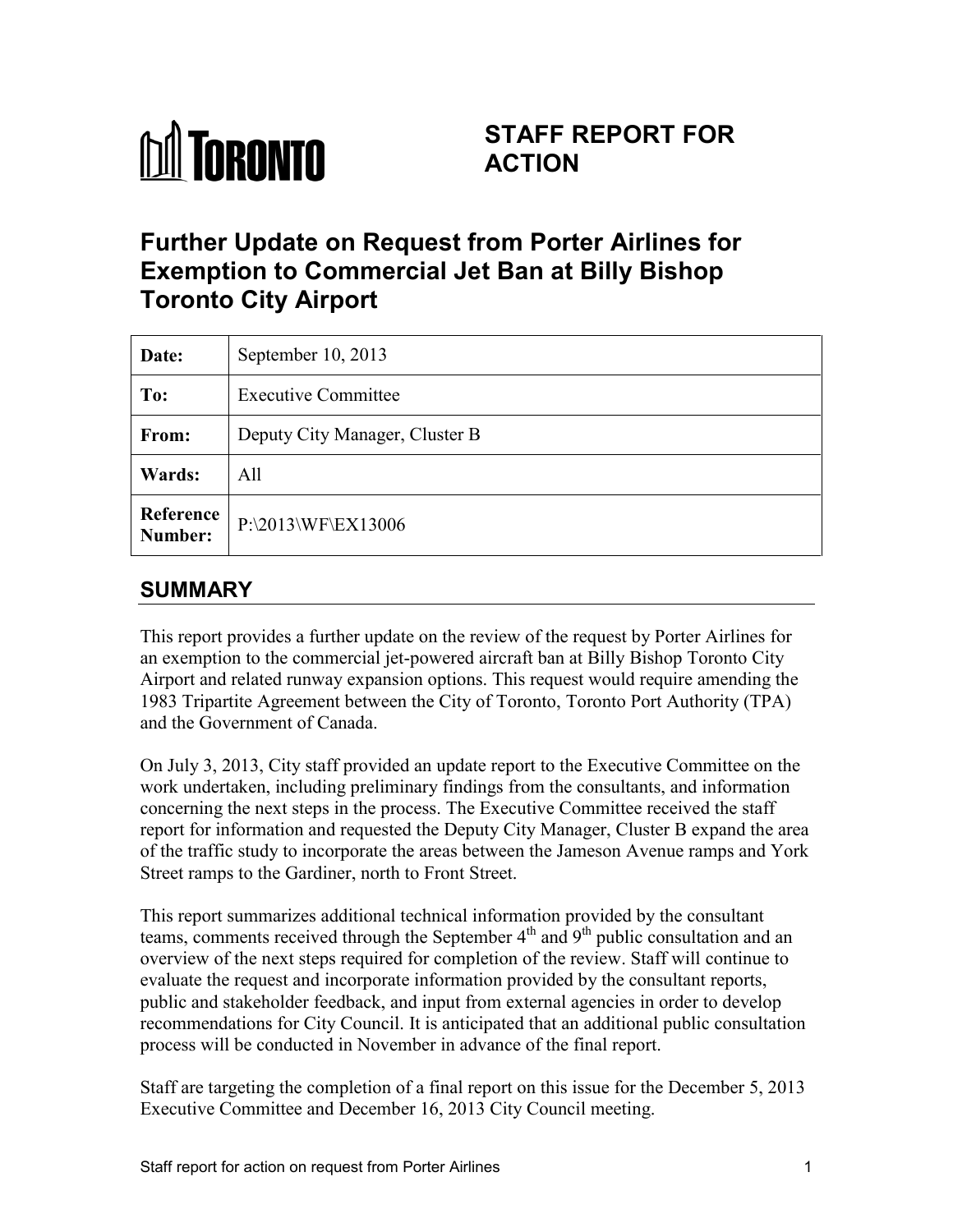## **RECOMMENDATIONS**

### **The Deputy City Manager, Cluster B recommends that:**

1. Executive Committee receive this report for information.

### **Financial Impact**

In accordance with the City Council decision on May 7-10, 2013, the Toronto Port Authority (TPA) has provided all funding required to conduct this review. To date, the Toronto Port Authority has forwarded \$566,531.25 for costs incurred by the City. In a letter to the City dated September 11, 2013, the TPA indicates that it remains committed to providing financial support for the City's review. The City has retained all consultants directly without involvement of the Toronto Port Authority, Porter Airlines or other airport-related stakeholders with oversight provided by a third-party Fairness Monitor as directed by City Council.

The Deputy City Manager and Chief Financial Officer has reviewed this report and agrees with the financial impact information.

### **Equity Statement**

This report is consistent with the City's equity framework, and equity goals and objectives. All consultants are required to incorporate equity considerations in their work plans and reviews.

## **DECISION HISTORY**

At its meeting on May 7, 8, and 9, 2013, City Council adopted a report dated May 6, 2013 from the Deputy City Manager, Cluster B, regarding a request from Porter Airlines for an exemption from the commercial jet ban at Billy Bishop Toronto City Airport (BBTCA) and recommendations for proceeding with the next stage of the project. A link to this City Council decision is available here:

<http://app.toronto.ca/tmmis/viewAgendaItemHistory.do?item=2013.EX31.27>

At its meeting on July 3, 2013, City staff reported to the Executive Committee on the work undertaken by staff, including preliminary findings from the consultants, and information concerning the next steps in the process. The Executive Committee received the staff report for information and requested the Deputy City Manager, Cluster B to expand the study area for the traffic study to incorporate the areas between the Jameson ramps and York Street ramps to the Gardiner, north to Front Street.

<http://app.toronto.ca/tmmis/viewAgendaItemHistory.do?item=2013.EX33.18>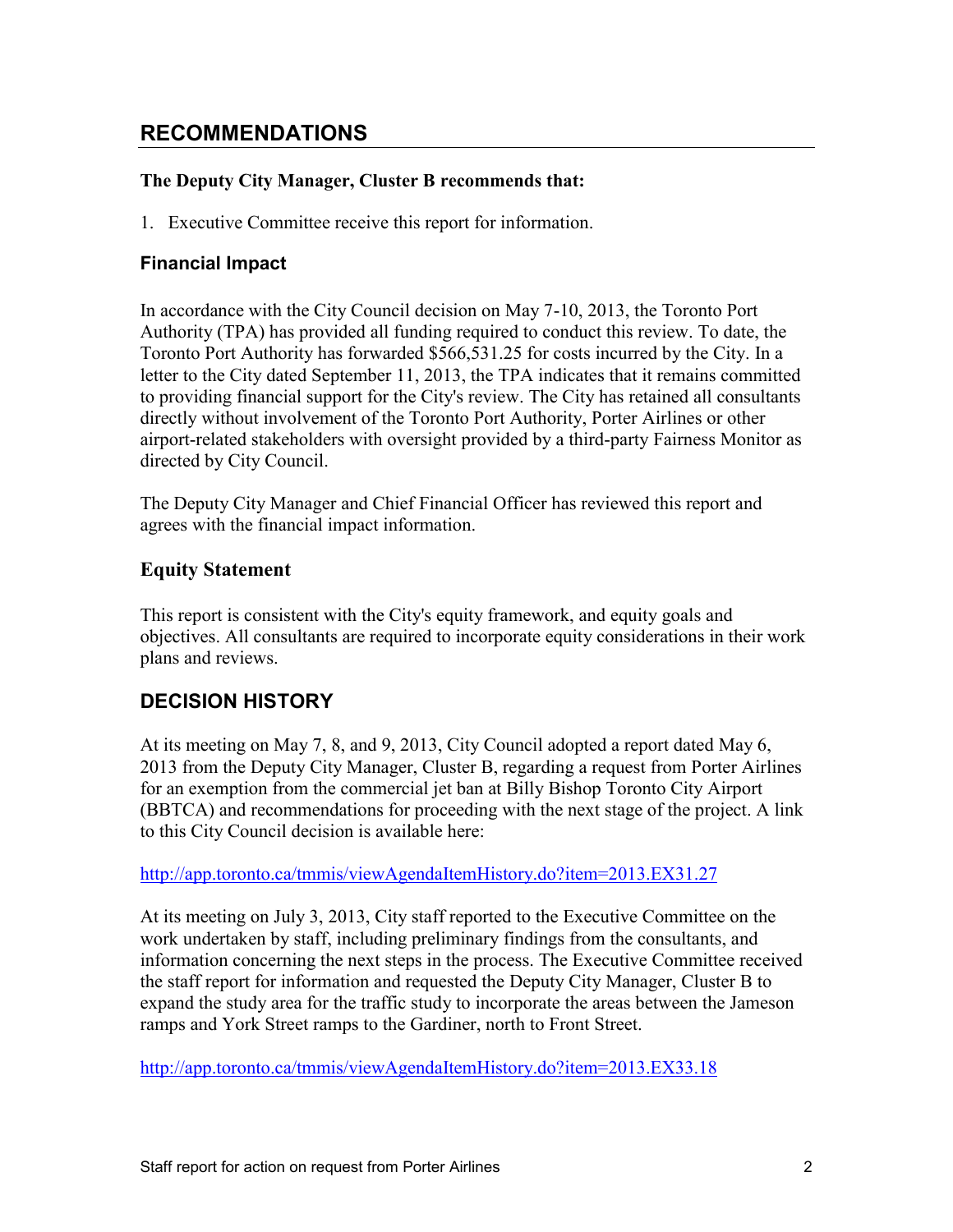The purpose of this report is to provide an update to Executive Committee on the further work undertaken by staff and the consultant team, to report on comments received through the public consultation and to outline the work plan for the completion of this review.

## **ISSUE BACKGROUND**

This report is part of City staff's ongoing effort to respond to a motion approved at the April 23, 2013 Executive Committee meeting and a decision of City Council at its meeting on May 7, 8, and 9, 2013 regarding a request from Porter Airlines for an exemption to the ban on operating jet-powered aircraft at BBTCA and permission to extend the airport runways. The Tripartite Agreement would need to be amended to allow for either of these requests. Such amendments require the agreement of each of the three signatories (City of Toronto, Toronto Port Authority and Government of Canada).

The staff report to the July 3, 2013 Executive Committee summarized the approval process required to amend the Tripartite Agreement, the implications for international and interprovincial trade law, the definition of "general aviation" under the Tripartite Agreement, and the relationship between Porter's request and the Open Skies Agreement with the United States.

The report also provided feedback on the public and stakeholder consultations held in June and preliminary comments received. The report noted the intended work plan to undertake a public and stakeholder consultation program to assess local and city-wide opinion on the proposal for expanded operations at BBTCA. The key objective of the public consultation program is to ensure that respondents are adequately informed of the issues and potential impacts and have an opportunity to identify issues that City staff should include in their evaluation.

In late-June, staff launched a website on the review which makes all available technical information and reports available to the public. The project website is: [http://www.toronto.ca/bbtca\\_review.](http://www.toronto.ca/bbtca_review)

To date, staff has completed the following tasks as part of the review:

- Initiated public and stakeholder consultations by hosting two public meetings, launched an online survey, completed intercept surveys in all districts of the City, and conducted polling on the issue. These results will be provided in a Supplementary Report;
- Completed a preliminary review of potential impacts on the natural environment (including aquatic habitats, birds, coastal geomorphology and sediment transport) associated with the proposal and reviewed potential impacts to marine vessels in the Inner Harbour and Western Channel in conjunction with the TRCA;
- Conducted a preliminary evaluation of transportation and traffic impacts related to the expansion of the airport (assuming scenarios with and without the addition of commercial jet aircraft). This work also developed preliminary concepts for how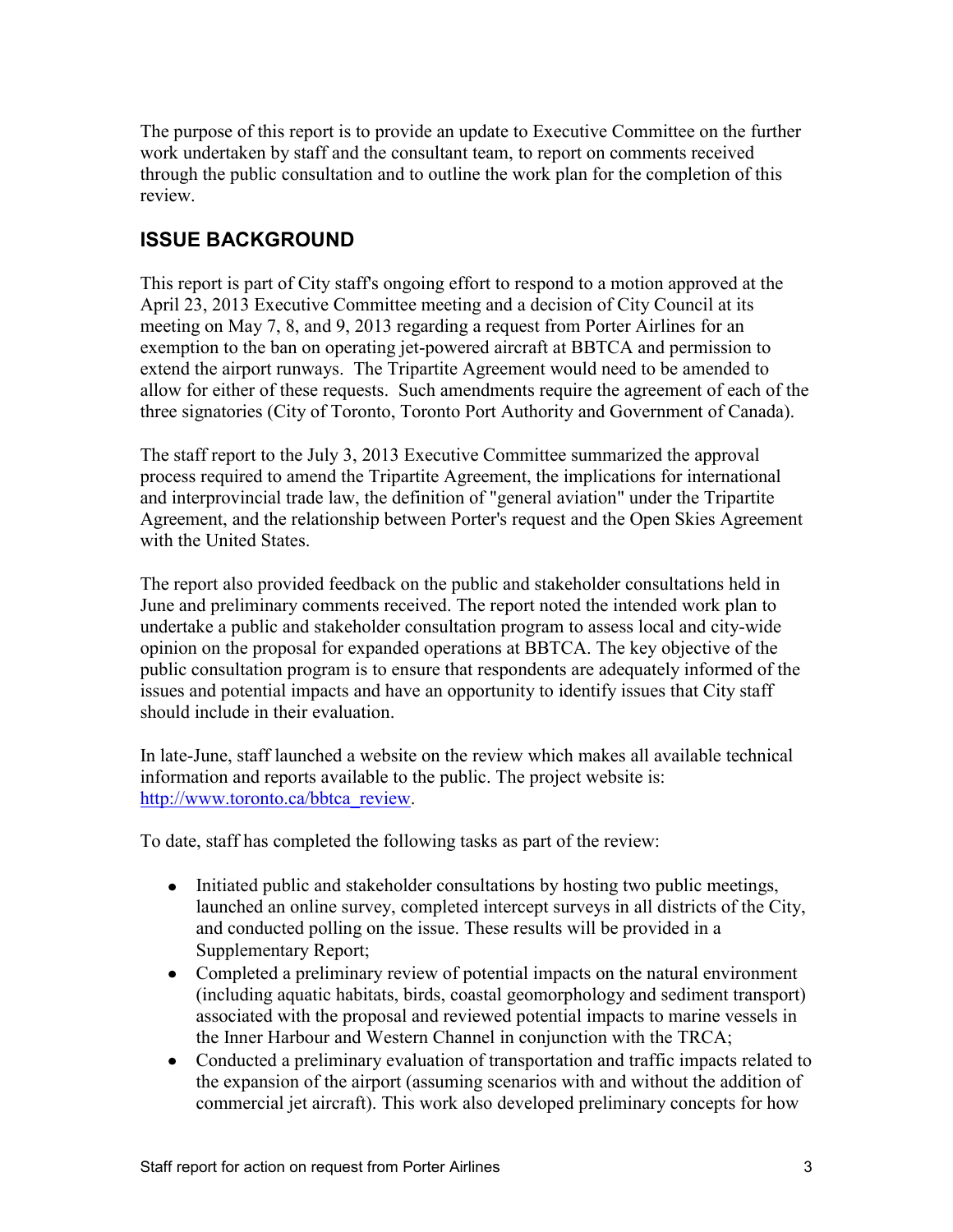traffic and transportation issues could be addressed and incorporated some of the ideas brought forward through the BBTCA and Eireann Quay Strategic Transportation Study; and

Consulted with Toronto Public Health on health effects associated with jetpowered aircraft operations at BBTCA (specifically human health effects, noise and air quality issues) and developed a scope of work for the completion of a Health Impact Assessment for the status quo and expansion of the airport. This work is ongoing and will be reported as part of the report targeted for December.

The report to the July 3, 2013 Executive Committee meeting stated that staff will identify additional terms and conditions or amendments to the Tripartite Agreement that the City may require of the TPA and Transport Canada. These conditions will be identified through the evaluation and review process and will be included in the final report targeted for the December Executive and City Council meetings.

## **COMMENTS**

The purpose of this report is to provide a status update on the review of the request to permit jet-powered aircraft at BBTCA and to identify significant issues that have been identified through the review process.

#### **Resolution of City of Toronto and Toronto Port Authority Matters:**

The request to permit jet-powered aircraft at BBTCA is unusual because it did not originate from the owner and operator of the airport (the Toronto Port Authority). Typically, a process for reviewing and evaluating changes to an airport's configuration, regulations or expansion, would require the airport's tenants (i.e. the airlines operating at the airport) to develop an overall plan with the owner and operator of the airport that addresses their operational and long terms goals and objectives. The airport regulator would review the proposal to ensure that it complies with appropriate aviation regulations standards and, once a comprehensive evaluation is completed, the municipality would then be consulted and presented with a complete proposal for consideration. In this instance, the airport tenants (Porter Airlines) have approached the City directly without securing the initial support of the airport owner and operator (the Toronto Port Authority) and the approval of the regulator (Transport Canada).

In order to respond to the request from Porter Airlines, and in the absence of information from the TPA and Transport Canada, the City has retained consultants with expertise to review the proposal. This is a difficult and complex undertaking for the City as the review does not have the benefit of prior examination by the TPA and Transport Canada.

Transport Canada is currently reviewing TPA's submission based on the proposal from Porter Airlines to amend the configuration and procedures for the airport and intends to provide the results of this review by the end of the October. The TPA has publically stated that they are not prepared to take a position on this proposal until such time as City Council has made its decision on this matter. If further expansion, including the operation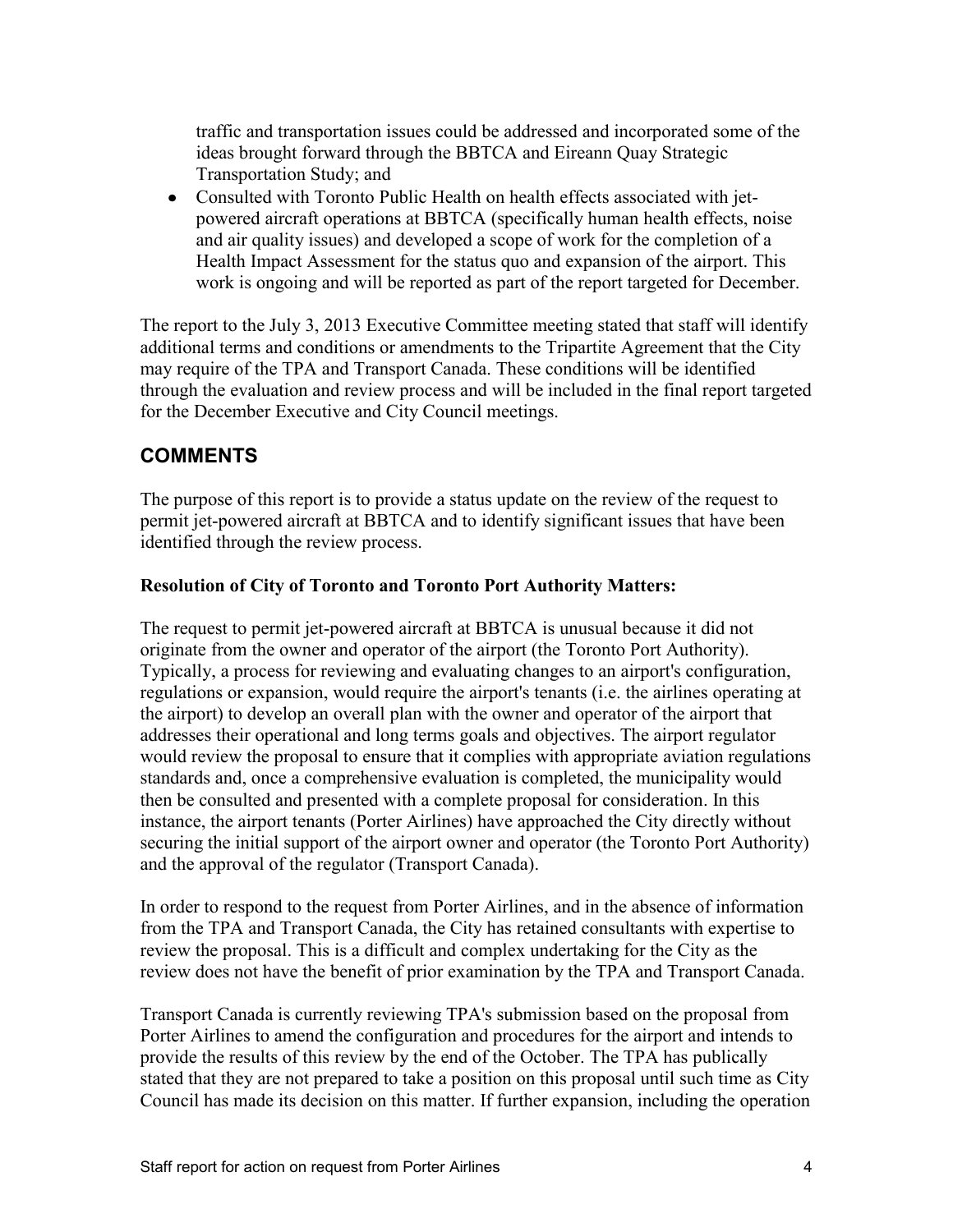of jet-powered aircraft at BBTCA, is agreed to by the three signatories to the agreement, significant groundside infrastructure improvements, operational changes such as revised curfew hours and noise regulations, and ongoing monitoring of noise, air quality and other impacts will be required by the City. As a result, on September 9, 2013, a letter was sent to the TPA requesting confirmation of their position on the proposal and their commitment to address issues within their jurisdiction.

The City needs to secure the commitment of the TPA to satisfy any conditions that City may request, including the full funding of groundside infrastructure improvements resulting from increases in airport passenger volumes, as a condition of any amendment to the Tripartite Agreement. Timely receipt of this commitment is a necessary requirement to City Council making an informed decision on this proposal.

In addition to the review of this proposal, the City of Toronto and the Toronto Port Authority have ongoing, unresolved issues on several matters including the Cherry Street Bridge, Payment in Lieu of Taxes (PILTs), noise complaints related to airport operations and construction, and taxi staging and airport-related traffic congestion.

#### **Status of Bombardier CS-100 Aircraft and Noise Testing:**

Staff have been monitoring Bombardier's flight testing process for the CS-100 aircraft. At the onset of this review in early May, Bombardier had announced that the first flight of the CS-100 aircraft would occur in June. This flight was subsequently delayed to July. On July 24, 2013, it was announced that the test flight for the CS-100 was further delayed with no firm confirmation from Bombardier of when they expect to complete an initial test flight. As of the writing of this report, Bombardier was planning to attempt an initial flight on September 16, 2013.

Staff undertook to meet with Bombardier on July 29, 2013 to determine if certified noise data for the CS-100 would be provided in advance of the anticipated completion date for this review. Bombardier advised that there was no confirmed date for the test flight at that time, but would undertake a review of their existing data sets to determine if there was aircraft noise data available that would be acceptable to the City.

On August 16, 2013, Bombardier advised City staff that Pratt and Whitney (the engine manufacturers for the CS-100) had delivered an engine to a facility where testing would be undertaken. A noise package based on these tests could be provided to the City by October for review based on the results of this engine test. The City's aviation consultant reviewed this proposal and advised that in order to confirm compliance of the CS-100 with the Tripartite Agreement; the engines must be tested on the aircraft's airframe using a methodology in line with ICAO guidelines set in Annex 16 to the Chicago Convention. The results from a test rig would not be an acceptable substitute for actual airframe tests in-flight. Staff advised Bombardier on August 26, 2013 that their proposal was not acceptable to the City. To date, staff have not received further information from Bombardier. Transport Canada has advised that they do not anticipate certification of CS-100 noise data until May 2014 at the earliest.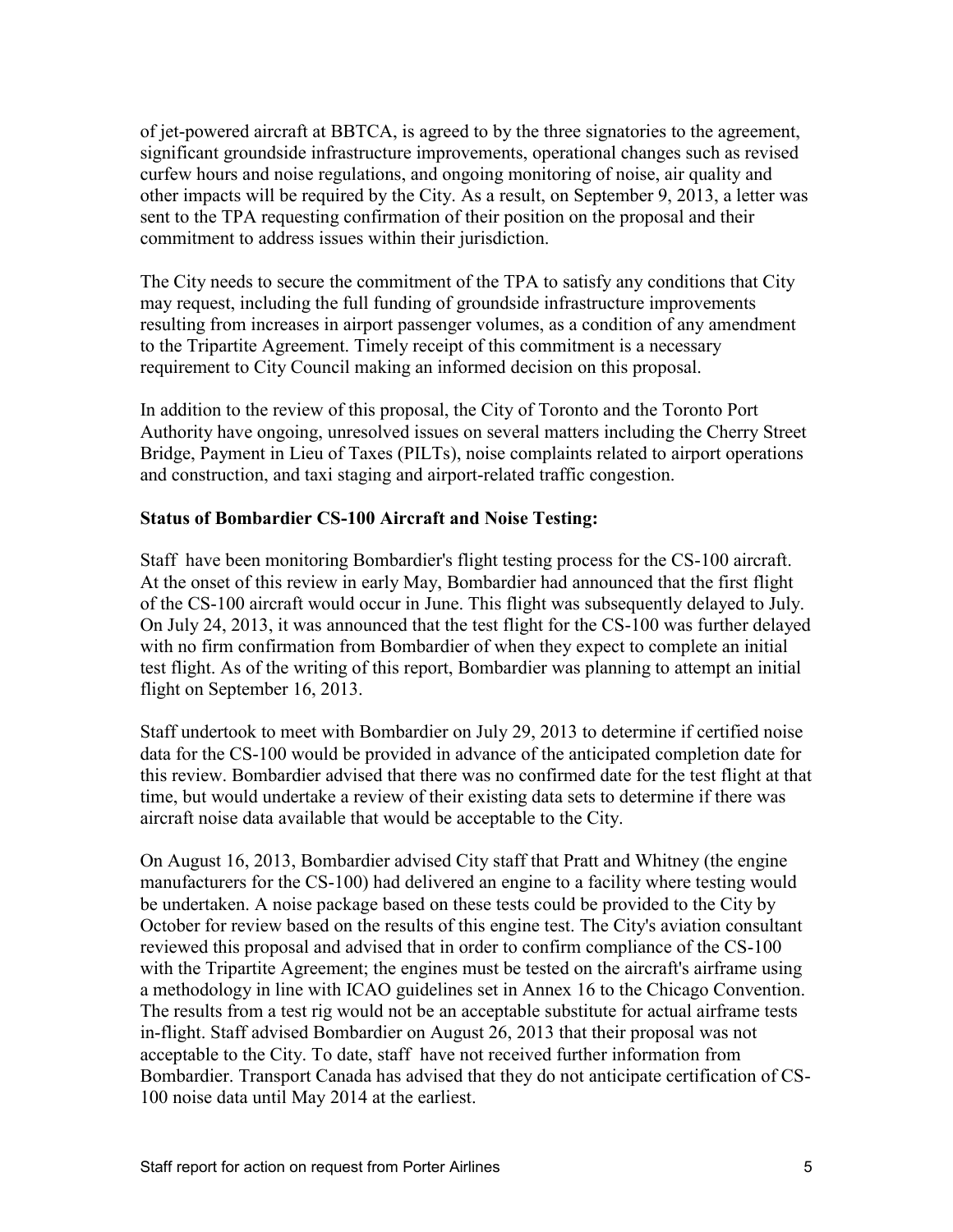Porter Airlines and Bombardier have asserted that the CS-100 will have a cumulative noise level per the cumulative requirements set in the Tripartite Agreement (259.5 EPNdB). This noise measurement is only one part of the requirement to confirm whether the aircraft complies with the Tripartite Agreement. Three key measurements in the aircraft's journey are required to confirm compliance:

- Lateral / Full Power: A point on a line parallel to and 450 metres from the runway centreline where the noise level is at maximum during take-off
- Approach: A point on the ground, on the extended centre line of the runway 2km from the threshold.
- Flyover: A point on an extended centre line of the runway and at a distance of 6.5km from the start of the roll.

Porter Airlines and Bombardier have been advised by City staff that if these three measurements are not provided to the City in advance of the anticipated completion of this review (anticipated to be the first week of November), City Council will have insufficient information to make an informed decision on whether the CS-100 aircraft can operate at BBTCA in compliance with the Tripartite Agreement.

### **Revised Submission by Porter Airlines:**

On September 3, 2013, Porter Airlines submitted an alternative option to the City that proposed 200 metre runway extensions on both ends of the main east-west runway (08- 26). The previous submission proposed runway extensions of 168 metres on either end. According to Porter Airlines' submission, the additional 32 metre extensions will reduce the need for modifications of the existing Marine Exclusion Zone. In its decision on May 7-10, 2013, City Council directed staff to exclude any proposal for an extension of the Marine Exclusion Zone, as currently configured, that would materially encroach upon the Western Channel. Staff and the consultants are currently reviewing this alternative proposal to assess potential impacts.

The City's consultants have noted that the alternative option proposal will require an exception to existing regulations from Transport Canada. Staff will require confirmation from Transport Canada that this proposal complies with their regulations prior to making a recommendation to City Council.

### **Consultant Update:**

Between July and August, staff retained additional consultants with expertise in marine and aquatic habitats, public consultation and polling, and transportation and traffic analysis. In addition, previously retained consultants with expertise in aviation, economic development, and urban planning conducted additional analysis and review of the proposal. The consultant findings are summarized below.

### Aviation Consultant (AirBiz Aviation Strategies Ltd.):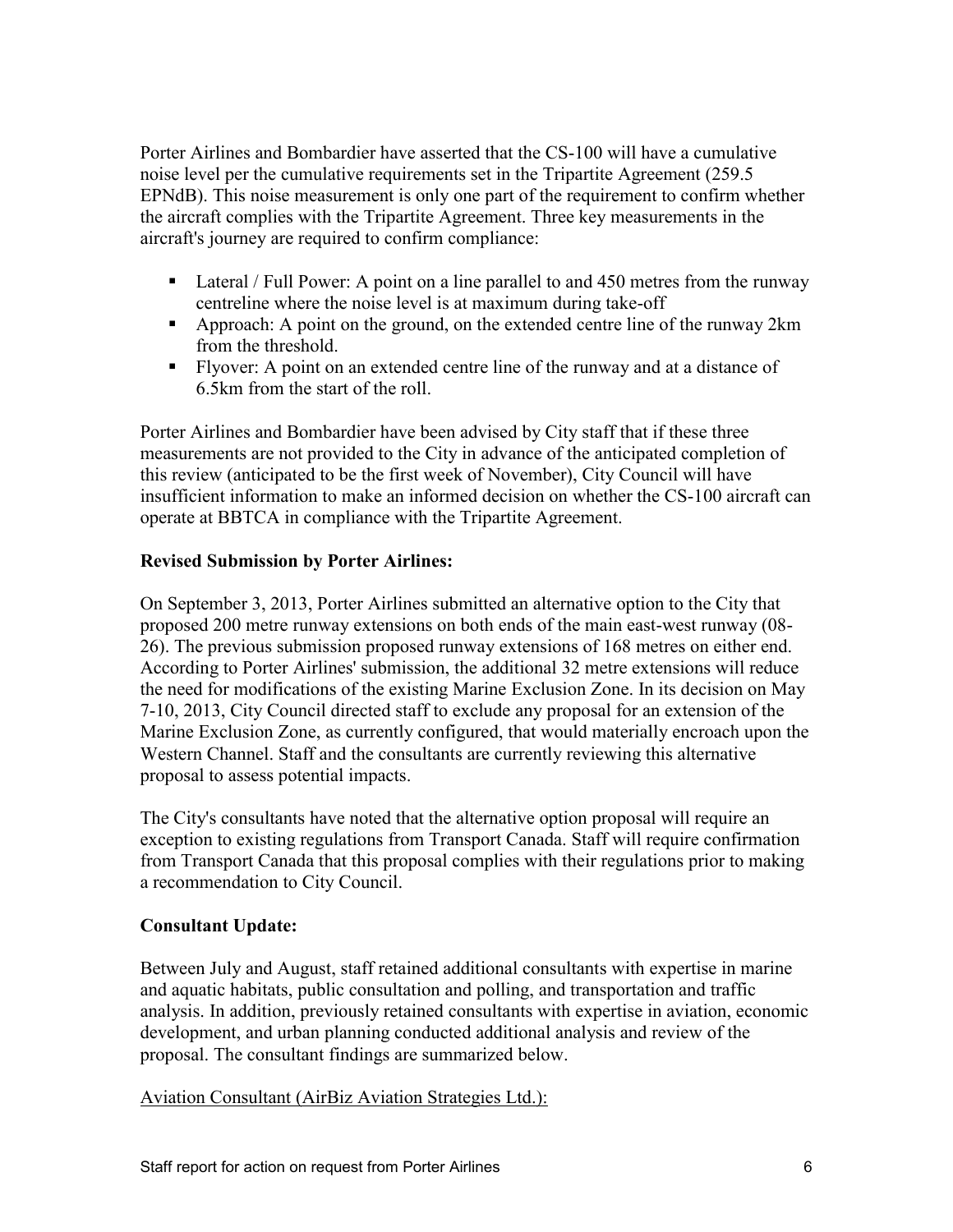AirBiz Aviation Strategies Ltd. completed a preliminary review of the proposal in June; which was posted to the project website on June 26, 2013. In addition to their preliminary report, AirBiz was requested by City staff to provide additional information on the following issues:

- Aircraft Noise and Emissions:
- Operational Considerations (Steep Approach Landings, Engine Run-Ups, Turboprop Aircraft Fleet Development); and
- Other Considerations (Canadian Environmental Assessment Act, Federal Government and Airport Authorities, Federal Legislation and Regulation, General Aviation Considerations.

The addendum provided by AirBiz includes a description of how aircraft noise is measured and a description of how noise is typically perceived by humans, the metrics for measuring noise, and the effect that weather and water surfaces have on the transmission of noise. These are important considerations when evaluating the impact of the airport on the waterfront community and recreational amenities.

AirBiz states that weather and sound dispersion over water may have an effect on how noise is perceived by areas adjacent to the airport. They conclude that temperature and humidity have an impact on the dispersion of noise (i.e. sounds will travel further in hot and humid conditions than in cold and dry conditions). Wind direction and speed also have a bearing on noise levels reaching the receptor (individuals). Currently, the only aircraft noise monitoring standard required by the Tripartite Agreement at BBTCA is the annual NEF Contour review completed by Transport Canada. This annual assessment does not take into account how individual aircraft noise is actually perceived by individuals or affected by atmospheric or physical conditions around the airport.

AirBiz reviewed operational considerations that could have an impact on the airport's operations and the adjacent community. A review of steep approach landings (greater than 4.5 degrees) concluded that a sizeable reduction in noise contours is possible; however, this revised approach is subject to the review and approval of Transport Canada. The model used for this review only highlights impacts at ground or water level and should be reviewed by Transport Canada to ensure compliance with their standards and regulations.

Staff requested AirBiz to report on engine run-up procedures at the airport and options for reducing their impact on the adjacent community. Engine run-ups are required for the operation and maintenance of turboprop aircraft. An engine run-up is when the throttle is advanced to full power for an extended period to test whether the engines produce sufficient thrust for takeoff. Engine run-up activities are primarily related to the maintenance and operation of turboprop aircraft.

Aircraft noise related to engine run-ups is not currently regulated by the Tripartite Agreement; however, the TPA does manage and monitor run-up activity at the airport. A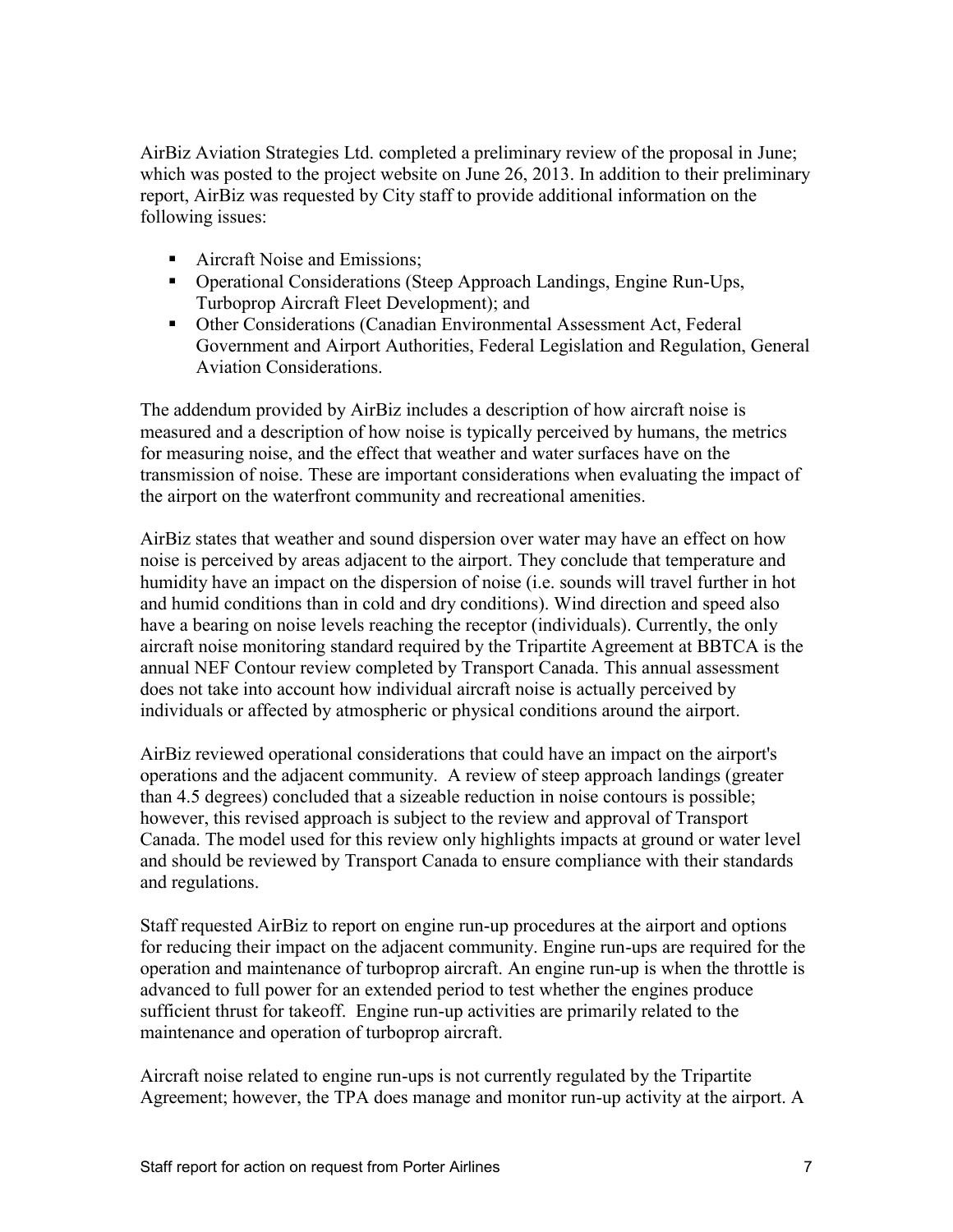2010 Noise Management Study prepared on behalf of the TPA recommended that noise control barriers be installed to reduce the impact of noise from engine run-up activities. To date, only one noise control barrier has been installed at BBTCA. Vancouver International Airport has installed an acoustically engineered run-up enclosure for turboprop aircraft due to complaints from adjacent residential communities.

AirBiz notes that expansion of commercial operations (specifically the reconfiguration or expansion of the passenger terminal, hanger and airside facilities for the increased number of commercial aircraft at the airport) may constrain General Aviation activities. An understanding of how the TPA plans to balance between General Aviation and commercial operations is needed to ensure that expansion of commercial operations is consistent with the Tripartite Agreement.

They also note that if the Tripartite Agreement is amended to permit jet-powered aircraft, the amendment could potential allow for small executive jets know as "Very Light Jets" to operate at the airport under the existing NEF Contours and runway configuration. Additional facilities such as parking, terminal, and support services will need to be provided to support these aircraft and may further constrain existing General Aviation users at the airport.

It is important to note that, while the request to amend the Tripartite Agreement to permit jets originated from Porter Airlines, staff's review is not linked with any single airline or plane manufacturer. The review is examining the impacts of jet-powered aircraft and further airport expansion resulting from any airline or combination of airlines operating at BBTCA.

#### Economic Impact Consultant (HLT Advisory Inc.):

HLT Advisory amended their report dated June 26, 2013 to include additional information on the impact on the airline sector and aerospace manufacturing in Toronto.

HLT consulted with Air Canada, United Airlines and West Jet to document their individual positions on the proposed runway extension at BBTCA. All three carriers provided similar positions on extended runways at BBTCA:

- The proposal to allow Bombardier CS-100 aircraft to fly out of BBTCA should be extended to any jet which satisfies the noise parameters outlined in the Tripartite Agreement;
- The slot allotment should be altered to allow a competing air carrier to utilize BBTCA to more fully compete with Porter Airlines; and
- Expansion at BBTCA will not negatively impact Pearson International Airport as Pearson's growth trajectory is a factor of international city pair growth on wide body-aircraft.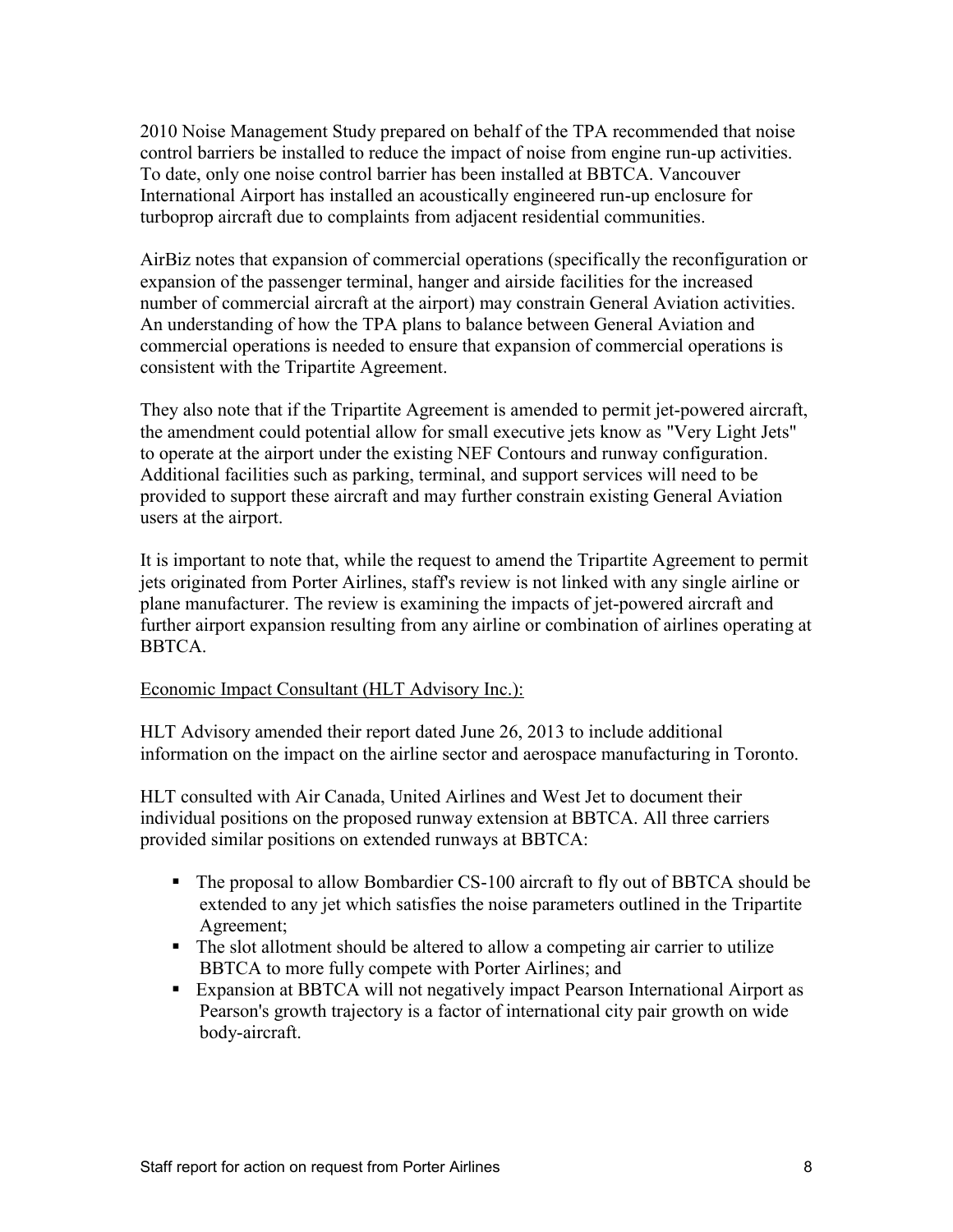HLT also had discussions with Bombardier to provide clarity on whether the manufacturing of CS-100 aircraft at their Montreal (Mirabel) facility will have any benefit to the aerospace industry in Toronto. They conclude that:

- The Bombardier Aerospace facility in Downsview currently employs 4,000 people in the production of Dash-8 Q400 and Global Express aircraft.
- The manufacturing of CS-100 aircraft in Montreal affects six companies in the Greater Toronto Area including Honeywell, metal crafters throughout the Greater Toronto Area and aluminum production facilities' such as Rio Tinto in Hamilton. The business value of the proposed CS-100 program could reach \$14 million by 2020.
- Bombardier's overall spend in Ontario including production, indirect goods and services totalled approximately \$600 million in 2012 when aerospace is combined with rail car production.

A third-party review of the economic impacts is necessary to confirm these findings.

#### Urban Planning Consultant (Urban Strategies Inc.):

Urban Strategies Inc. was retained to assist City Planning staff to review airport-related background materials, provide a planning policy review, provide an analysis of existing and proposed development data, review reports provided by the other consultants to identified city planning-related matters, and conduct research on precedent airports.

Their report highlights the changing composition of the community around the airport. Since Porter Airlines began operations in 2006, the population of the area around the airport has increased from 14,237 in 2006 to 29,905 in 2011. City Planning is currently reviewing 24 development applications in the area totalling 47 new buildings. Of these new buildings, 82% of the proposed new floor area is residential resulting in 13,911 new units and a projected population influx of an additional 22,258 residents. The area is also experiencing an increase in non-residential development (primarily office and retail) due to the expansion of the Central Business District south of Union Station.

Their report includes an explanation of the evaluation tool that was developed for the study. The tool is designed as a matrix that will facilitate the comparison of a full range of factors across three scenarios:

- 1. **2012 Baseline:** The existing airport aircraft and passenger volumes (2.2 million passengers per year);
- 2. **Maximizing Capacity of Existing Facilities:** Existing airport aircraft with increased passenger volumes resulting from improved facilities and systems (3.8 million passengers per year); and
- 3. **Proposed Airport Expansion:** Jet and turboprop aircraft and increased passenger volumes (4.4 million passengers per year).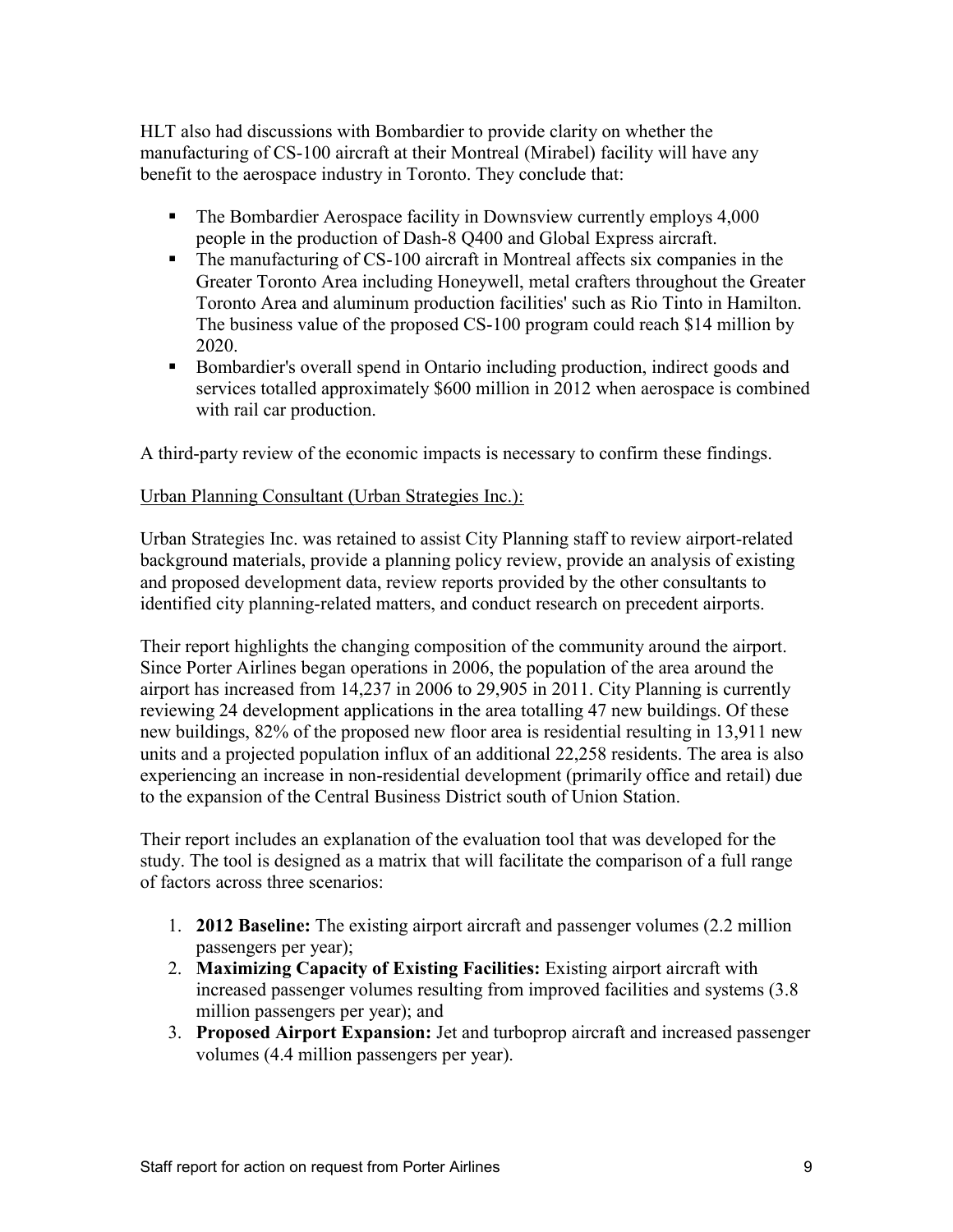The evaluation scenarios have been established to isolate impacts that will occur in direct relation to jets and runway expansion from impacts associated with the existing conditions (i.e. what are the impacts of the status quo vs. expansion of the airport with the introduction of jet-powered aircraft).

The evaluation matrix is currently provided for discussion purposes to ensure that all possible impacts and factors are identified for evaluation by City staff. The matrix will be finalized at the end of September and used as the evaluation tool to guide City staff through the evaluation process of the review.

#### Transportation Consultant (BA Group):

The current configuration of access to and from the airport consists of a single 20 metre right-of-way (Eireann Quay). Through the work of the BBTCA and Eireann Quay Strategic Transportation Study, City staff in association with the TPA and the TDSB, implemented modifications to signal timing and turning restrictions and added a missing sidewalk that have provided some improvements to access to the airport and conflicts with pedestrians. Despite these changes and regardless of whether jet-powered aircraft are permitted at the airport, the current airport access configuration is not adequate and requires significant improvements to both the vehicular and pedestrian environment.

Staff have retained BA Group as a sub-consultant to Urban Strategies Inc. to complete an assessment of the groundside transportation impacts of the airport under the three scenarios described above. The work being undertaken by BA Group is a continuation of the work that was started by City staff under the BBTCA and Eireann Quay Strategic Transportation Study in 2012 and 2013.

BA Group's preliminary assessment identifies that the key issue from a transportation perspective is the number of permitted flights per hour and the resulting passenger volumes. If the peak hour number of flights per hour was increased from the current peak of 16 per hour, substantial transportation infrastructure improvements would be required. Sixteen flights per hour generate approximately 750 cars on Eireann Quay during the busiest hour. If jets are added and the number of flights remains at 16, traffic volumes on Eireann Quay could increase by approximately 20% to approximately 900 cars in a one hour time period.

BA Group has identified the following conceptual improvements that could improve the safety and operation of traffic to and from the airport.

- Signal timing improvements;
- Increased transit and shuttle service;
- Extension of underground pedestrian tunnel to new underground TTC Streetcar station along Queen's Quay;
- Extension of the TTC Streetcar line to the groundside airport terminal;
- Extension of Dan Leckie Way south of Queen's Quay into the Canada Malting site; and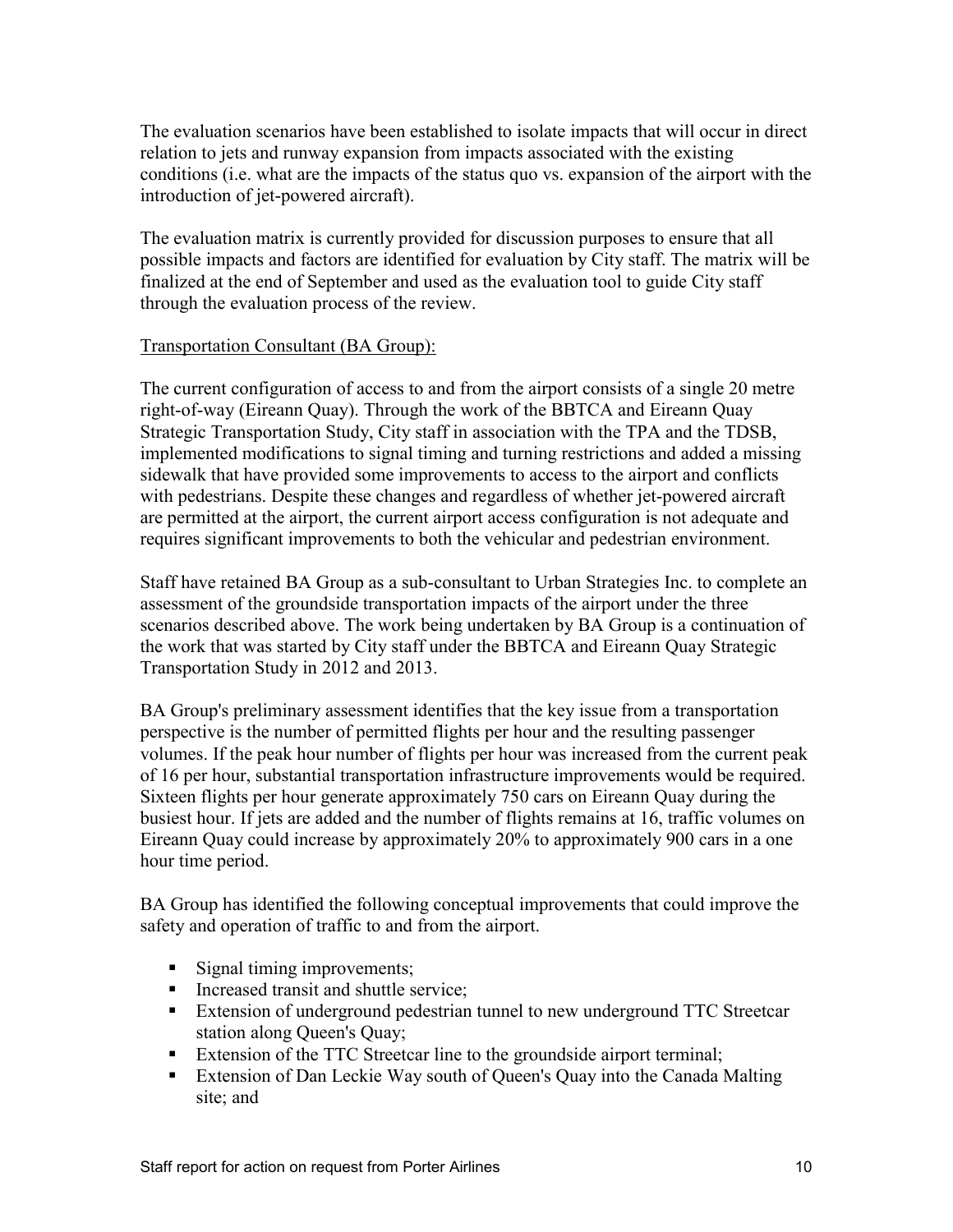Constructing a pedestrian walkway over or under Eireann Quay.

These concepts are preliminary and do not represent the full range of options that are available to address current and possible traffic volumes generated by the airport. Staff will seek public and stakeholder comment on concepts to address transportation issues through the consultation process.

As part of the overall assessment of the Porter Airlines' proposal and continued airport expansion, BA Group have provided an evaluation matrix specifically for transportationrelated issues that will be incorporated into the overall evaluation matrix.

#### Marine and Navigation Consultant (CH2M Hill Canada Ltd.):

CH2M Hill Canada Ltd. was retained in late July to assist City and TRCA staff with understanding the potential aquatic and terrestrial environment in the immediate vicinity of the proposed runway extensions and estimate the likely impacts of these runway extensions on coastal processes, aquatic habitat and terrestrial habitat, flora and fauna. Their review was based on the proposed extension of 168 meters at either end of runway 08/26 (the main runway) as submitted by Porter Airlines in June 2013.

#### Aquatic Habitat:

CH2M Hill concludes that the aquatic habitat in the Inner Harbour has generally improved over the last three decades; however, the aquatic plants in the vicinity of the airport have not returned - potentially indicating a stressed condition in waters adjacent the airport.

### Fish and Fish Habitat:

A number of fish are present in the vicinity of the airport which spawn and nurse in the coastal marshes of the Toronto Islands. According to the 2013 Environmental Assessment completed for the TPA, three aquatic species that are at risk have the potential to inhabit the area of the proposed runway extension: American Eel, Silver Lamprey, and Eastern Pondmussel. In the immediate vicinity of runway 08-26, fish habitat is very limited due to the extensive hard surfaces of dockwalls and limited submergent and emergent vegetation. CH2M Hill concludes that if runway extensions were permitted, they would offer an opportunity to improve fish and aquatic habitat in the area. It should be noted that any alteration to the dockwall (particularly the hard edges that do not support fish habitat) around the airport would be an opportunity to improve fish and aquatic habitat.

Resident/Breeding and Migratory Birds: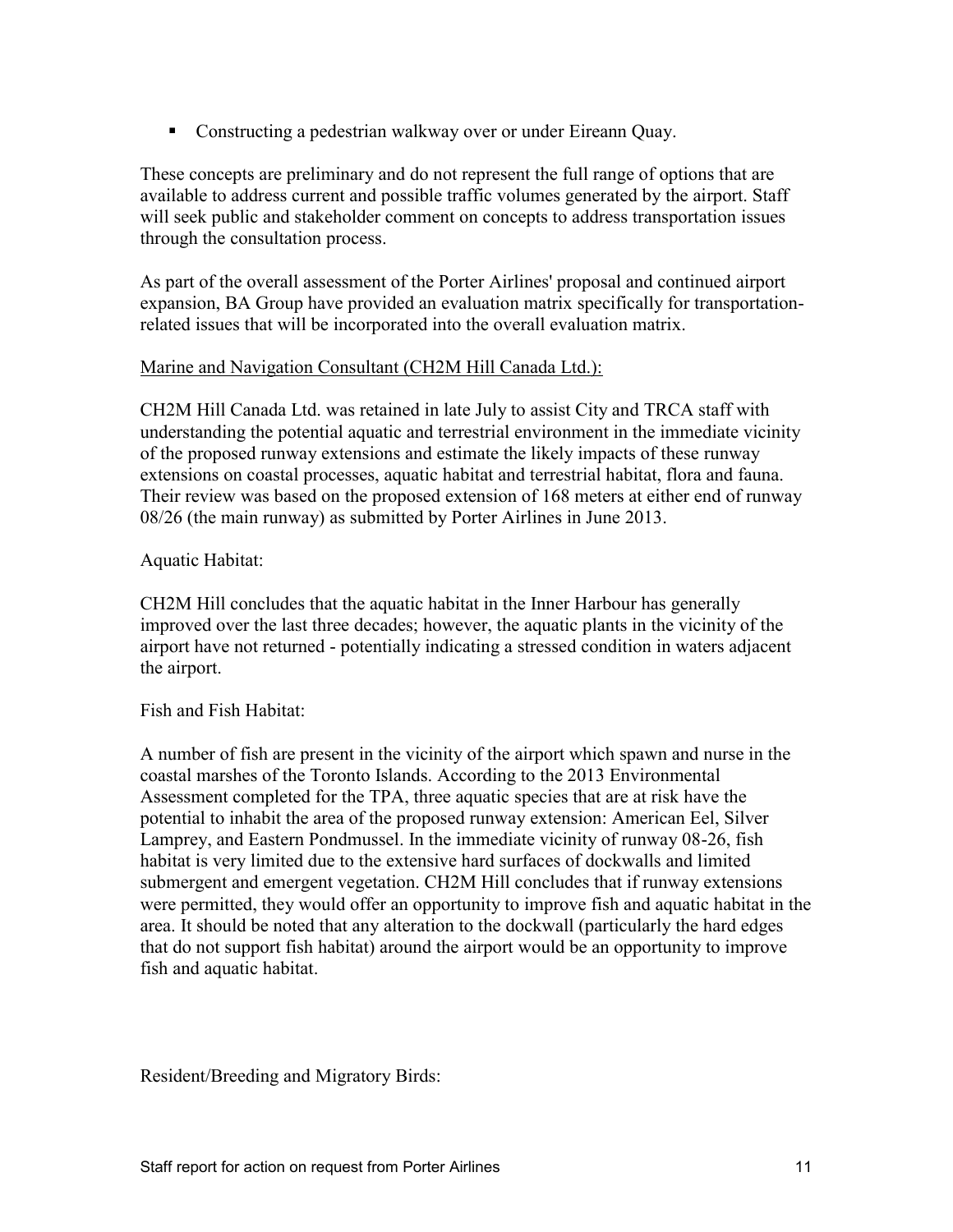The airport lands are not a welcome habitat or nesting ground for resident and breeding bird populations. It is also not welcoming to migrating birds during stopovers on the way to nesting or overwinter grounds. The TPA has an active management program for goose and other bird populations which deters birds from utilizing airport lands. It should be noted that within the airspace of the airport are high-quality habitats for resident and migratory birds, namely Muggs Island south-east of the airport and the Leslie Street Spit/Tommy Thompson Park.

Tommy Thompson Park is a globally significant "important bird area" which hosts 316 different recorded species of birds and contains the largest breeding colonies of colonial water birds on the Great Lakes with an estimated population of over 170,000 individual birds. Some of these birds rest in the waters of the Inner Harbour, including the vicinity of the proposed runaway extensions. CH2M Hill notes that an updated bird strike assessment should be completed to detail the effect of the existing and future bird populations on aircraft movements to and from the airport. TRCA staff have identified that bird strikes due to proximity to bird habitats is a significant concern.

Effect on the Terrestrial Environment:

CH2M Hill conducted an analysis of historic shoreline changes in the vicinity of the airport, a review of existing shoreline and dockwall conditions, sediment transport and future shorelines changes, and beach and dune environment. They concluded that due to the protection of the Inner Harbour, the proposed east runway extension will not affect sediment transport. A western runway extension, if approved, could incorporate the capture of sediment along the southern edge of the Toronto Islands and in effect, extend and improve the beach and dune at Hanlan's Point. This conclusion will require further analysis and confirmation from TRCA to determine whether these conditions are desirable.

Water Levels, Wind Conditions, Waves, Currents and Ice Conditions:

CH2M Hill reviewed the possible effects of the proposed runway extensions and determined that it will have no effect on water levels, wind conditions, or ice formation. A runway extension, if approved, may result in minor effects to wave conditions due to the reduction of wave energy entering the Western Channel.

Marine Vessel Use:

CH2M Hill reviewed a 2006 marine use study of the Inner and Outer Harbour by Waterfront Toronto. This study found that the Inner Harbour and Western Gap are heavily used by four types of vessels (charter and tour boats, recreational boats, and ferries). They conclude that if the Marine Exclusion Zone is not amended and remains in place as-is, recreational vessels, shipping routes and activities and ferry routes should not be affected by the proposed runway extensions.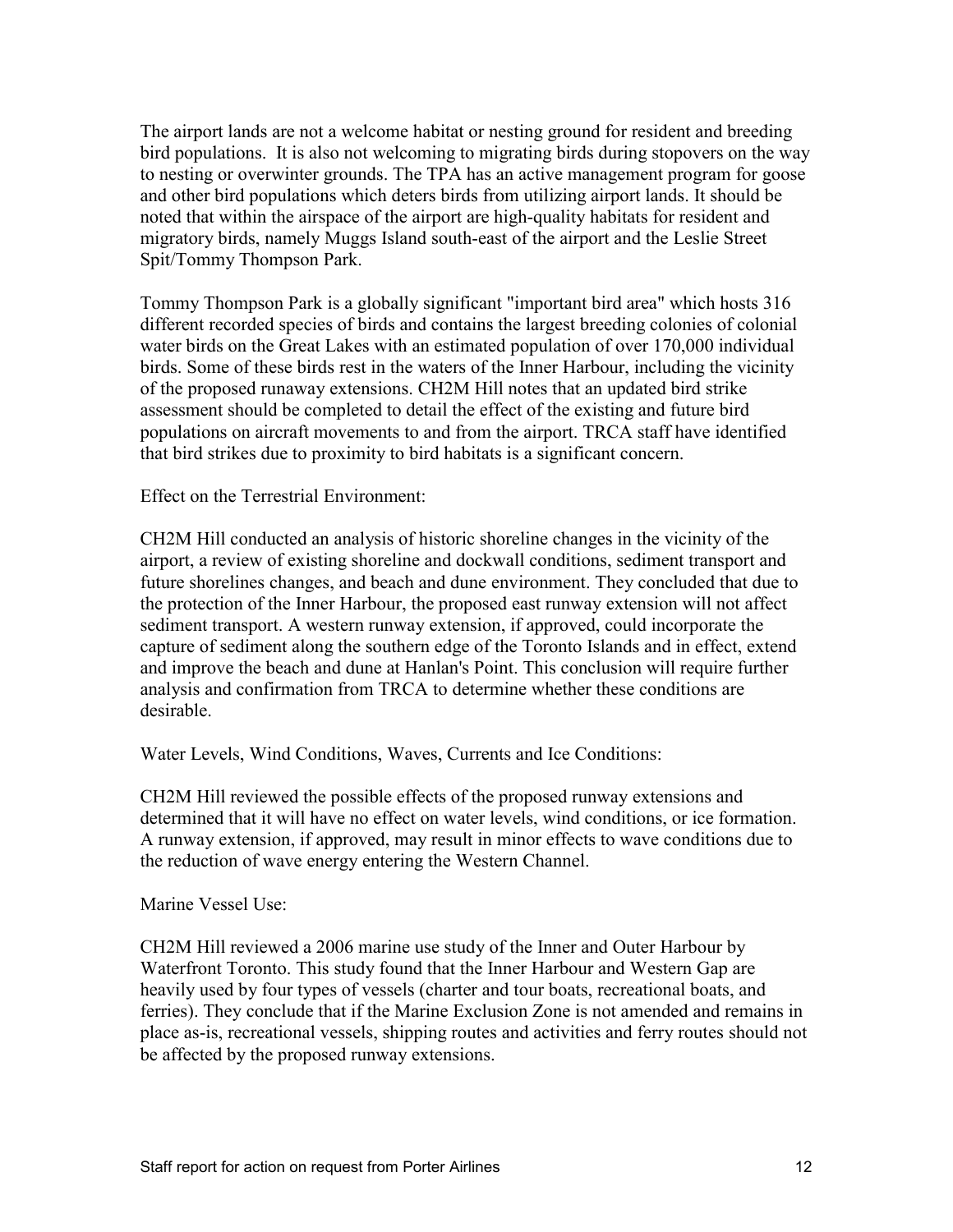## **PUBLIC AND STAKEHOLDER CONSULTATION**

Staff has retained DPRA Canada Inc. to assist with the public and stakeholder consultation. The public consultation program consists of a project website, public meetings, face-to-face surveying across the city, and an information package. An online survey is currently available on the City's project website which will close on October 11, 2013. An information meeting was held on June 17, 2013 for stakeholder groups seeking information on the review process (a summary of comments received at that meeting is below). Public meetings were held on September 4<sup>th</sup> at Fort York, September 9<sup>th</sup> at Metro Hall and September 19<sup>th</sup> at the Direct Energy Centre at Exhibition Place. Approximately 200 people attended each of the public meetings on September  $4<sup>th</sup>$  and  $9<sup>th</sup>$  with a split of local and residents from the overall City. Comments provided by participants to these meetings have raised significant issues related to airport expansion and the introduction of jet-powered aircraft at BBTCA.

#### June 17, 2013 Stakeholder Information Meeting:

An information meeting was held on June 17, 2013 at the request of the Ward Councillors where the airport is located for stakeholders representing groups potentially affected by the airport. City staff provided an overview of the review process and timelines, the scope of consultants that had been retained to date, and background on the current status of the airport.

The staff presentation was followed by a question and answer session whereby the following issues were highlighted by attendees:

- The potential impact of airport expansion on the on-going waterfront revitalization, residential communities, recreational amenities and cultural facilities;
- The effect of additional aircraft and airport noise, pollution, traffic congestion on the health of the community (specifically children attending the Waterfront School and Daycare adjacent to the airport) due to further expansion of the airport;
- The role of the Toronto Port Authority in this review and their commitment to address the City's issues and concerns regarding the proposal from Porter Airlines;
- The financial viability of further expansion of BBTCA and Porter Airlines;
- The effect that Porter Airlines' proposal may have on international trade agreements between Canada and other countries;
- The role of the Province of Ontario in this review and the potential impact of expansion of BBTCA on the economic viability of the Union-Pearson Rail Link;
- Whether the intent and spirit of the Tripartite Agreement was being upheld by the introduction of jet-powered aircraft (jet-powered aircraft are banned by the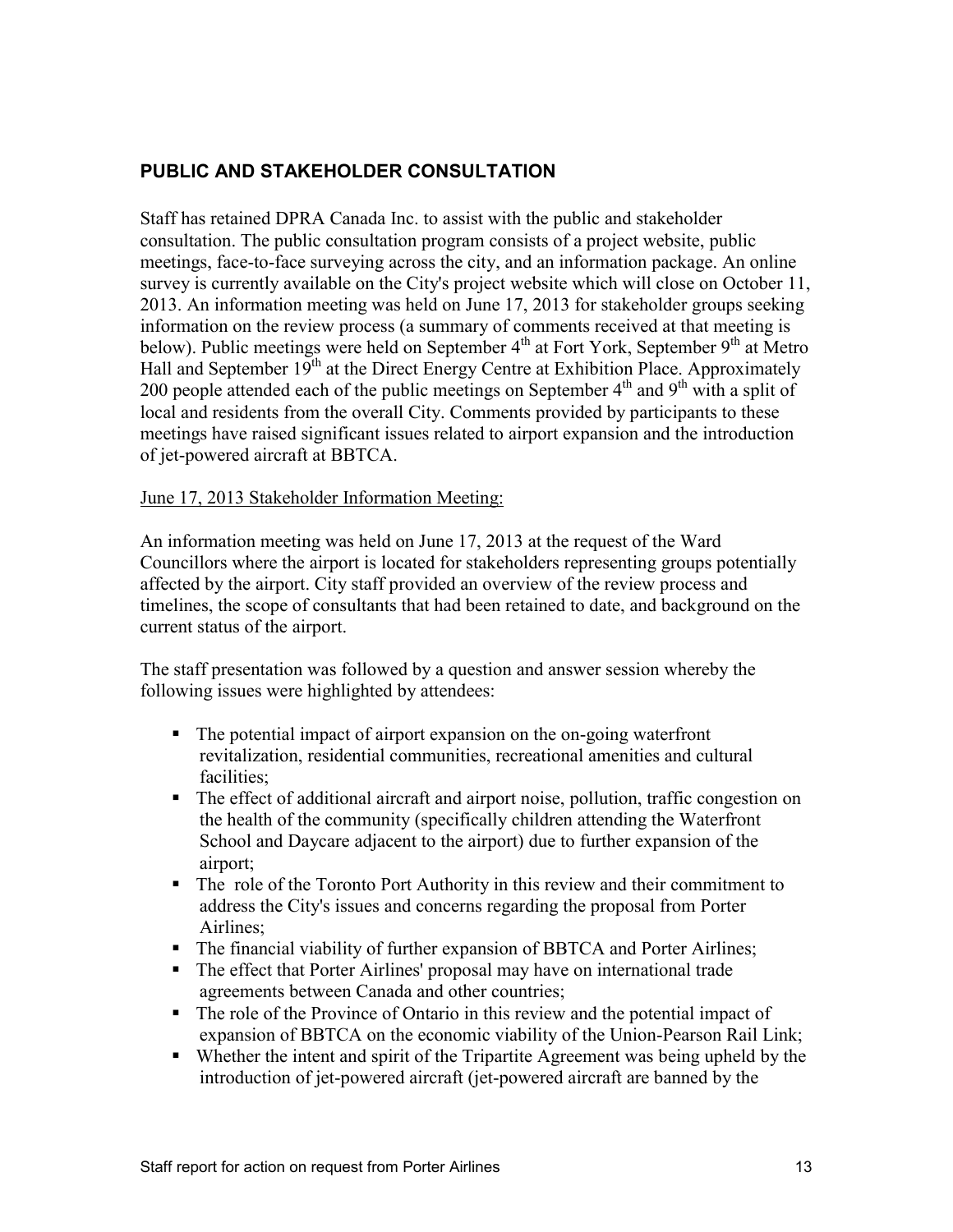Tripartite Agreement) and whether the Tripartite Agreement takes into account the transition from a predominantly industrial to mixed-use waterfront;

- The impact of aircraft on bird and fish habitats, specifically Tommy Thompson Park;
- The proximity of existing residential units and recreational amenities to the proposed runway extensions;
- The impact of traffic and taxi congestion on the Waterfront School and Harbourfront Community Centre;
- The ability and appropriateness of the City to make a decision in advance of certified noise data on the proposed CS-100 aircraft;
- Noise and disturbance related to construction of the proposed runway (assuming that construction was limited to non-operating hours of the airport);
- Safety issues associated with the introduction of larger aircraft at the airport and increased frequency of flights;
- Impacts on communities located within the flight paths for BBTCA (particularly the Beach and Scarborough);
- The impact on marine and boating within the Inner Harbour and Western Channel; and
- The impact of aircraft maintenance, particularly engine run-ups at the airport on the surrounding community;

On September 4, 2013 from 2:00pm to 5:00pm, staff held a workshop at Fort York intended to update the public on the status of the review and provide an opportunity for questions to staff and the consultant team. The format for this session was with technical consultants and City staff providing responses to questions from the participants. Approximately 120 people attended this session and a total of 47 comment sheets were submitted. Issues and comments raised at this session include:

- Clarification of the role of the City and the objective of the consultation process;
- Clarification on the proposed flight paths, method of calculating noise, and the impacts of 168 metre vs. 200 metre runway extensions;
- The impact on residential property values in the vicinity of the airport and areas affected by the flight paths and the scope and limitations of the economic impact analysis;
- The impact of further growth of BBTCA on Pearson International Airport and the Union-Pearson Rail Link;
- Request to extend the study area boundaries further east to include the Port Lands and communities further east such as the Beach and Scarborough;
- City infrastructure capacity to handle increased passenger volumes at BBTCA, specifically traffic and transportation impacts;
- The impact on boaters, kayakers and other users from an extended runway and Marine Exclusion Zone; and
- If Identification of chemicals used in the operation and maintenance of jet engines and how they will be contained and prevented from entering the natural environment adjacent to the airport;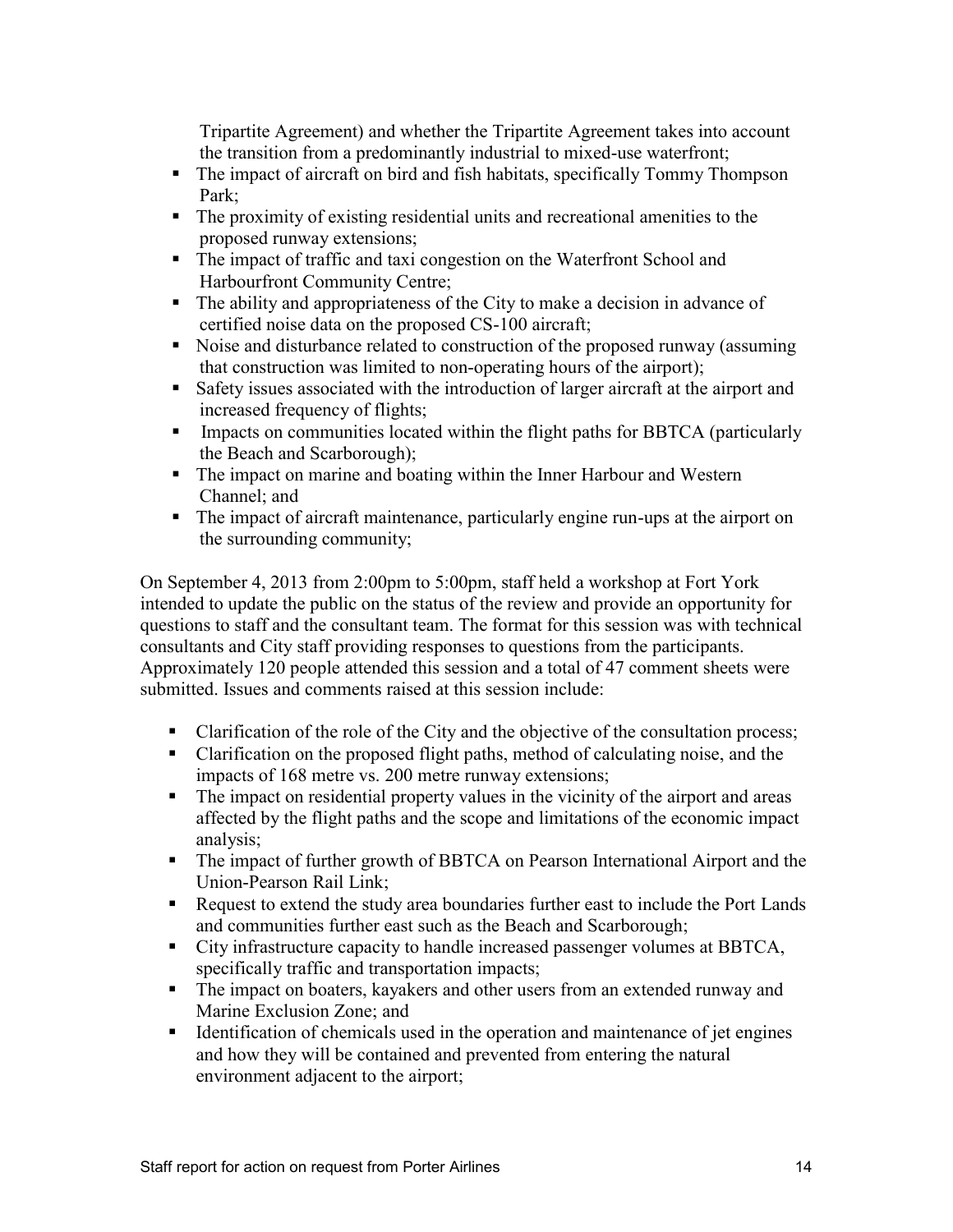On September 9, 2013, a second workshop was held at Metro Hall from 6:00pm to 9:00pm. The format for this workshop was an open house followed by questions and answers from City staff and the consultant team. Similar comments to the September 4<sup>th</sup> session were heard in addition to the following:

- The potential for other airlines and larger planes operating at BBTCA if the Tripartite Agreement is amended to allow jet aircraft;
- What will happen if Porter Airlines ceases operations or is taken over by another airlines;
- The effect that small executive jets will have on BBTCA, particularly the impact on existing General Aviation;
- Are the restrictions at BBTCA consistent with other urban or waterfront airports;
- Will BBTCA require a second runway for jets in order to operate safely;
- Will engine run-ups be regulated under the Tripartite Agreement if it is amended;
- How large is the CS-100 compared to the existing fleet of O400 Turboprop aircraft;
- Can the City make an informed decision without the full review and approval of the proposal by Transport Canada;
- Has the City examined airports that have closed in other cities, particularly Meig's Field in Chicago;
- Has the potential increase in cancer and respiratory illness in the elderly and children been taken into account;
- Expansion of rail services similar to other countries should be considered before expansion of roads and airports;
- Will the expansion of flights to destinations outside of Canada contribute to a trade deficit;
- Has the City considered the leakage of passengers to United States-based airports in close proximity to urban centres;
- If Porter Airlines is not financially sustainable, who will pay the balance of the infrastructure costs;
- The addition of more flights and passengers to BBTCA will result in a busy airport similar to Pearson, it will no longer be a convenient airport; and
- There needs to be more information on health effects, especially the economic impact due to lost works days due to asthma, cancer and respiratory diseases;

A key objective of these sessions was to determine issues and concerns that the studies had not addressed and to identify issues that the community viewed as important for the review of the proposal. Based on the feedback obtained from these sessions, staff will undertake the following additional work as part of the review:

- 1. Completion of a Health Impact Assessment that examines the impact of all aspects of aircraft/airport operations and vehicle traffic on human health, particularly the impact of children attending the Waterfront School and daycare adjacent to the airport;
- 2. The potential impact of airport expansion on real estate values adjacent to the airport and within flight paths to and from the airport;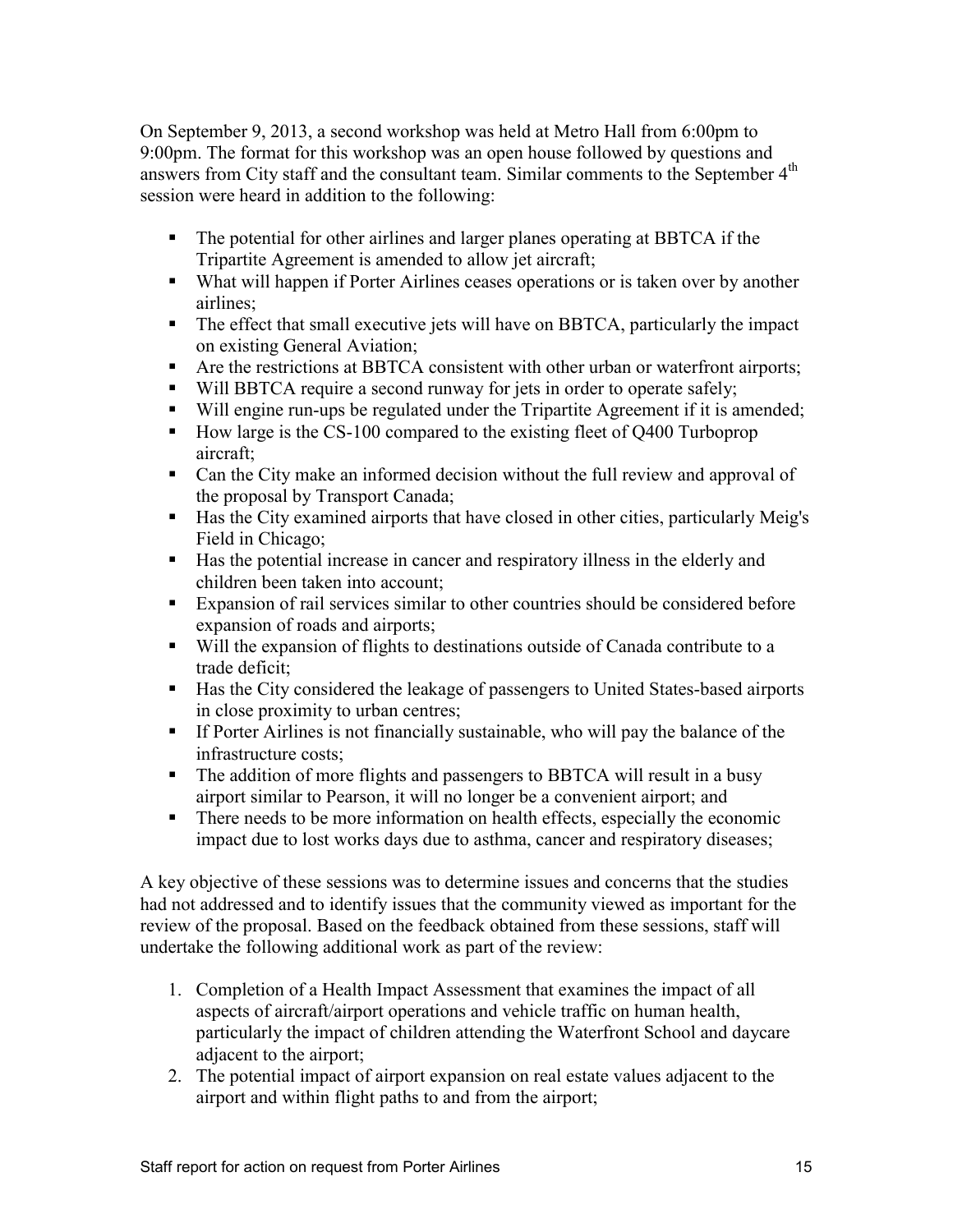- 3. Confirmation of Transport Canada's position on the proposal and any additional aviation regulations applicable to BBTCA;
- 4. A bird strike assessment to determine the effect of additional aircraft using BBTCA and the introduction of jet-powered aircraft given the significant bird habitats located on the Toronto Islands and Tommy Thompson Park;
- 5. A review of safety issues associated with expansion of the airport;
- 6. A review of urban airports that have closed in other cities and the reasons behind their closure with an emphasis on cities that have prioritized urban development and revitalization over transportation and access;
- 7. Further confirmation from Metrolinx and the GTAA that expansion of BBTCA will not have a negative effect on the financial viability of the Union-Pearson Rail Link;
- 8. A review of alternative noise metrics that regulate aircraft and airport noise in a manner that is understood by the general public (as opposed to the NEF Contours contained within the Tripartite Agreement);
- 9. The impact of airport expansion on the viability of businesses and cultural facilities in the Central Waterfront; and
- 10. The impact of additional airport traffic on the revitalization of Queen's Quay by Waterfront Toronto

The revised option for runway extensions of 200 metres submitted by Porter Airlines on September 3, 2013 also requires additional review by City staff and consultants. There is general concern that this review is proceeding in an expedited manner with insufficient time being allocated for public and stakeholder input and an understanding of the complex issues that will have a long-term effect on the City and the waterfront. Attendees also voiced concern about Porter Airlines' submission of an alternative plan one day in advance of a public meeting and whether their plan will continue to be revised through the City's evaluation process.

A summary of the consultation program and its results will be provided as part of a Supplementary Report.

The City has retained Environics to complete telephone polling on the proposed expansion. The polling program was conducted in late August and consisted of approximately 1,000 interviews on a variety of questions related to the airport's impact and possible issues associated with expansion. A summary of the polling results will be provided in the Supplementary Report.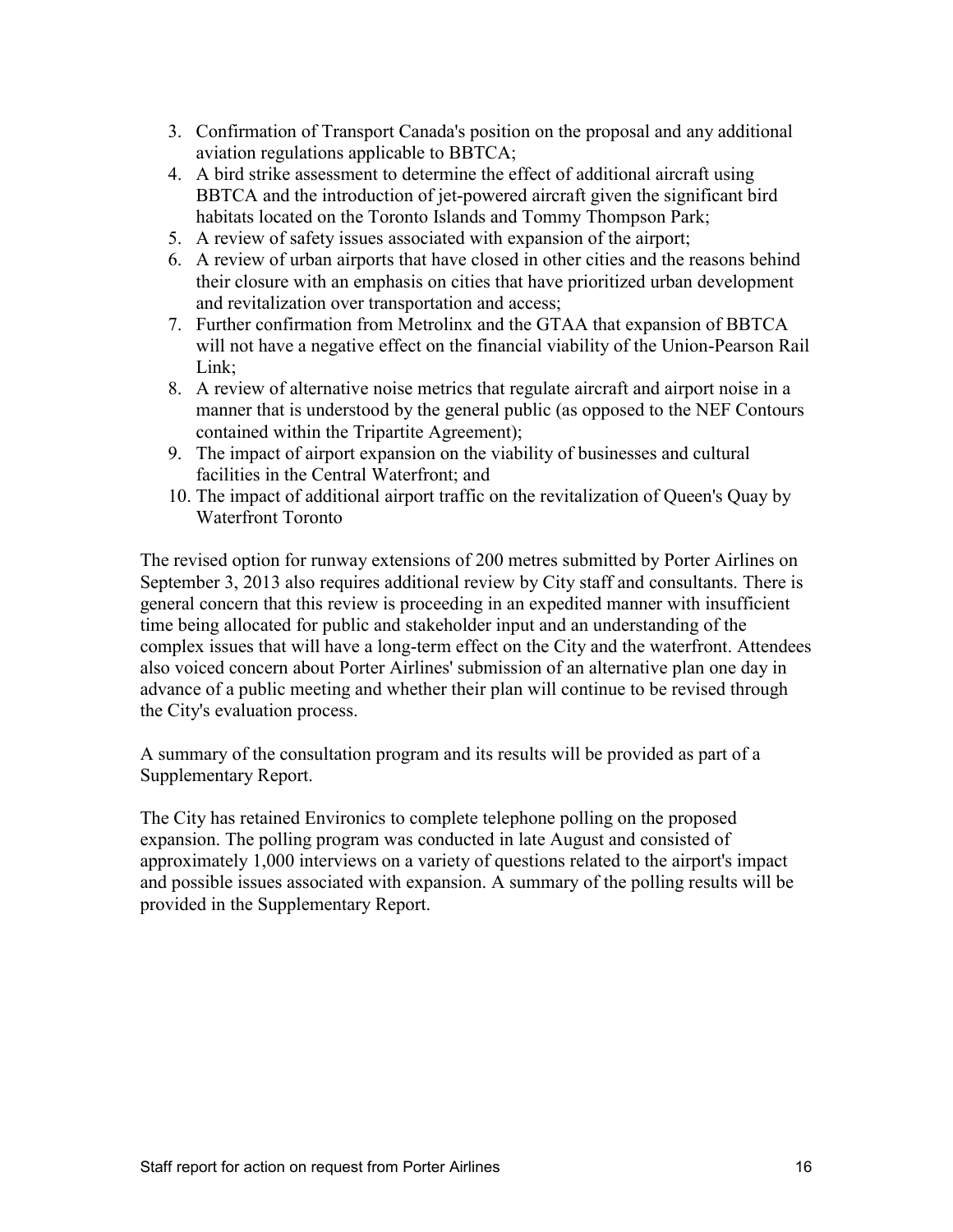## **NEXT STEPS**

Staff is targeting the completion of this review (provided that the required information is obtained to staff's satisfaction) for the December 5<sup>th</sup> Executive Committee and December  $16<sup>th</sup>$ , 2013 City Council meeting.

The formal evaluation of Porter Airlines' request and the impact of further airport expansion at BBTCA will be lead by City staff between September and November. This review will be based on information provided by the various consultant teams, feedback received through the public and stakeholder consultation process and issues identified by City and agency staff since the project's inception in May. It is anticipated that a further public and stakeholder consultation process will be undertaken in November to review the results of the City staff evaluation and seek further comment from the public and stakeholders.

TEYCC at its meeting of September 10, 2013 (TE26.116) passed a motion to set up a Sub-Committee to Review Island Airport Consultant Reports, in so far as they pertain to the issues that fall under the jurisdiction of the Toronto and East York Community Council, including but not limited to planning, transportation impact on local parks, schools and community centres. A link to this decision is available here:

#### <http://app.toronto.ca/tmmis/viewAgendaItemHistory.do?item=2013.TE26.116>

On July 10, 2013, the Board of Health requested that the scope of work for the retained consultants that are examining noise, environmental and traffic congestion impacts also include a requirement to conduct a Health Impact Assessment (HIA), in collaboration with the Medical Officer of Health. In addition, the Board of Health requested the Medical Officer of Health to report back to the Board of Health on the degree to which health impacts are being addressed in the studies, and what the anticipated health impacts are. Consequently, City staff have been working with Toronto Public Health staff to incorporate this direction into the ongoing review of the Porter Airlines' proposal with the intent on including the results of the Health Impact Assessment in the final report targeted for December. A link to this decision is available here:

#### <http://app.toronto.ca/tmmis/viewAgendaItemHistory.do?item=2013.HL23.11>

Staff is currently in the process of developing a work plan and retaining a consultant to assess the health impacts associated with the airport on air quality, noise impact and the completion of a Health Impact Assessment.

The Toronto Port Authority has advised that they have submitted a proposal to Transport Canada which incorporates the proposal from Porter Airlines to amend the configuration and procedures for the airport. Transport Canada is currently reviewing this proposal and intends to provide the results of this review by the end of the October. The results of